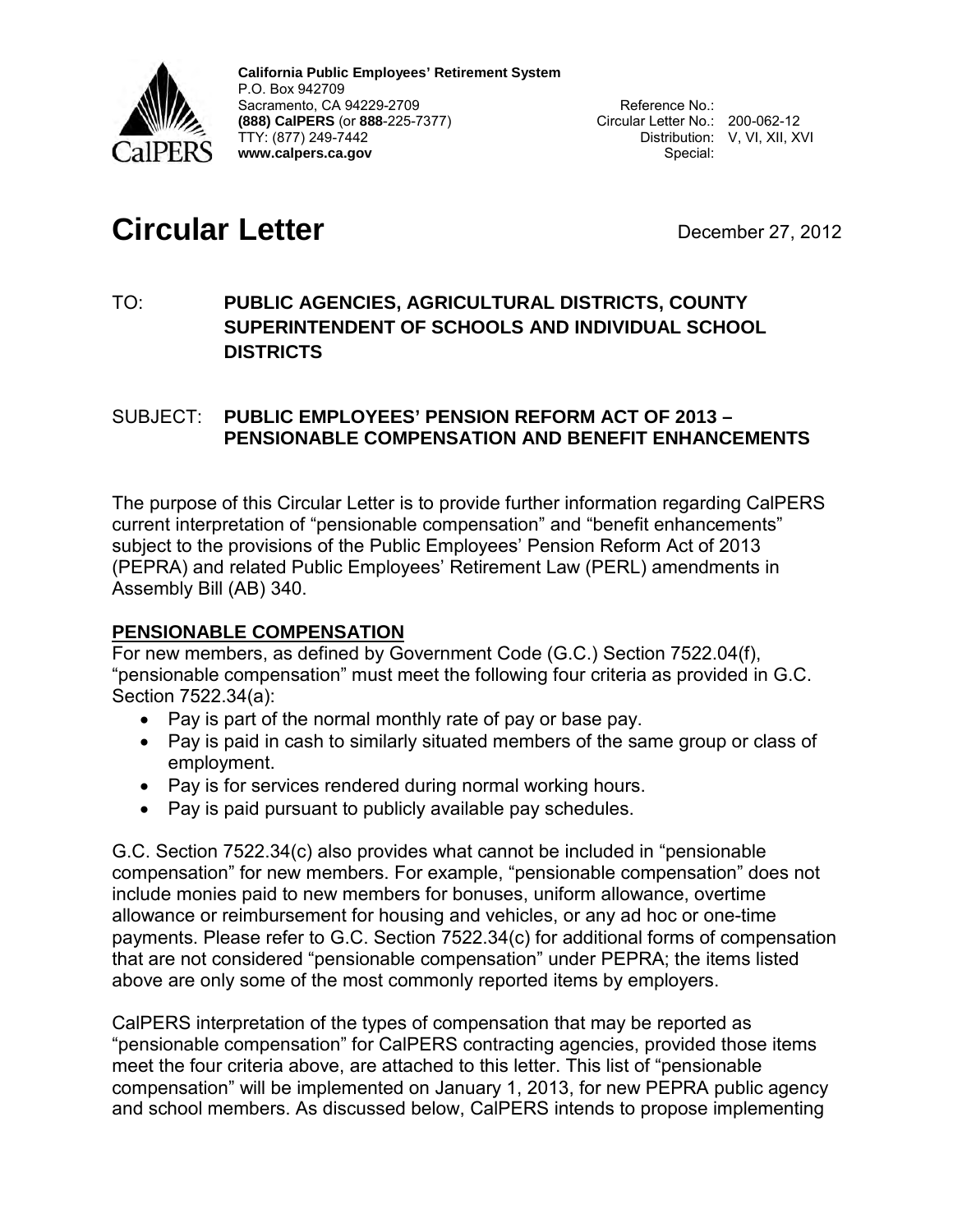Circular Letter No.: 200-062-12 December 27, 2012 Page 2

 regulations to, among other things, include this list of items that may be reported as "pensionable compensation" for contracting agencies.

 For classic members, please refer to California Code of Regulations (CCR) Section 571 for a list of special compensation items that may be reported. Employers should continue to report both pay rate and all reportable special compensation under CCR 571 as PEPRA does not impact reportable compensation for classic members.

#### **BENEFIT ENHANCEMENTS**

 G.C. Section 7522.44(a) specifies that "any enhancement to a public employee's retirement formula or retirement benefit adopted on or after January 1, 2013, shall apply only to service performed on or after the operative date of the enhancement and shall not be applied to any service performed prior to the operation date of the enhancement."

 Circular Letter #200-055-12, stated CalPERS would develop a list of those existing optional benefits that CalPERS considers to be retirement "benefit enhancements" and therefore subject to the restrictions of PEPRA. The proposed list of existing optional benefit provisions is as follows:

- • G.C. Section 21427 Improved Nonindustrial Disability Allowance
- G.C. Section 21547.7 Alternate Death Benefit for Local Fire Members Credited with 20 or More Years of Service
- • G.C. Section 21548 Pre-Retirement Option 2W Death Benefit
- • G.C. Sections 21624, 21626, 21628 Post-Retirement Survivor Allowance
- G.C. Section 21151 Industrial Disability Retirement for Local Miscellaneous **Members**
- Miscellaneous Member Classifications Optionally Reclassified to Safety by Amendment to the Contract

See the document [Optional Benefits Listing](http://www.calpers.ca.gov/eip-docs/employer/program-services/retirement/contract-info/optional-benefits/optional-benefits-listing-2012.pdf) on CalPERS On-Line for details on the benefit provisions listed above.

 Please note that pursuant to G.C. Section 7522.44(d) "an increase to a retiree's annual cost-of-living adjustment within existing statutory limits shall not be considered to be an enhancement to a retirement benefit."

### **2013 REGULATORY PROCESS**

 In 2013, CalPERS will propose implementing regulations to clarify its interpretation of "publicly available pay schedules" and "benefit enhancements" as the terms apply to new members, and to provide a list of items that may be reported as "pensionable compensation" for contracting agencies to the extent those items meet the four criteria above. It is important to note that as the proposed regulations proceed through the regulatory process, some changes, including the items contained in the attached list, may be required. CalPERS will provide information on the proposed regulations as it becomes available.